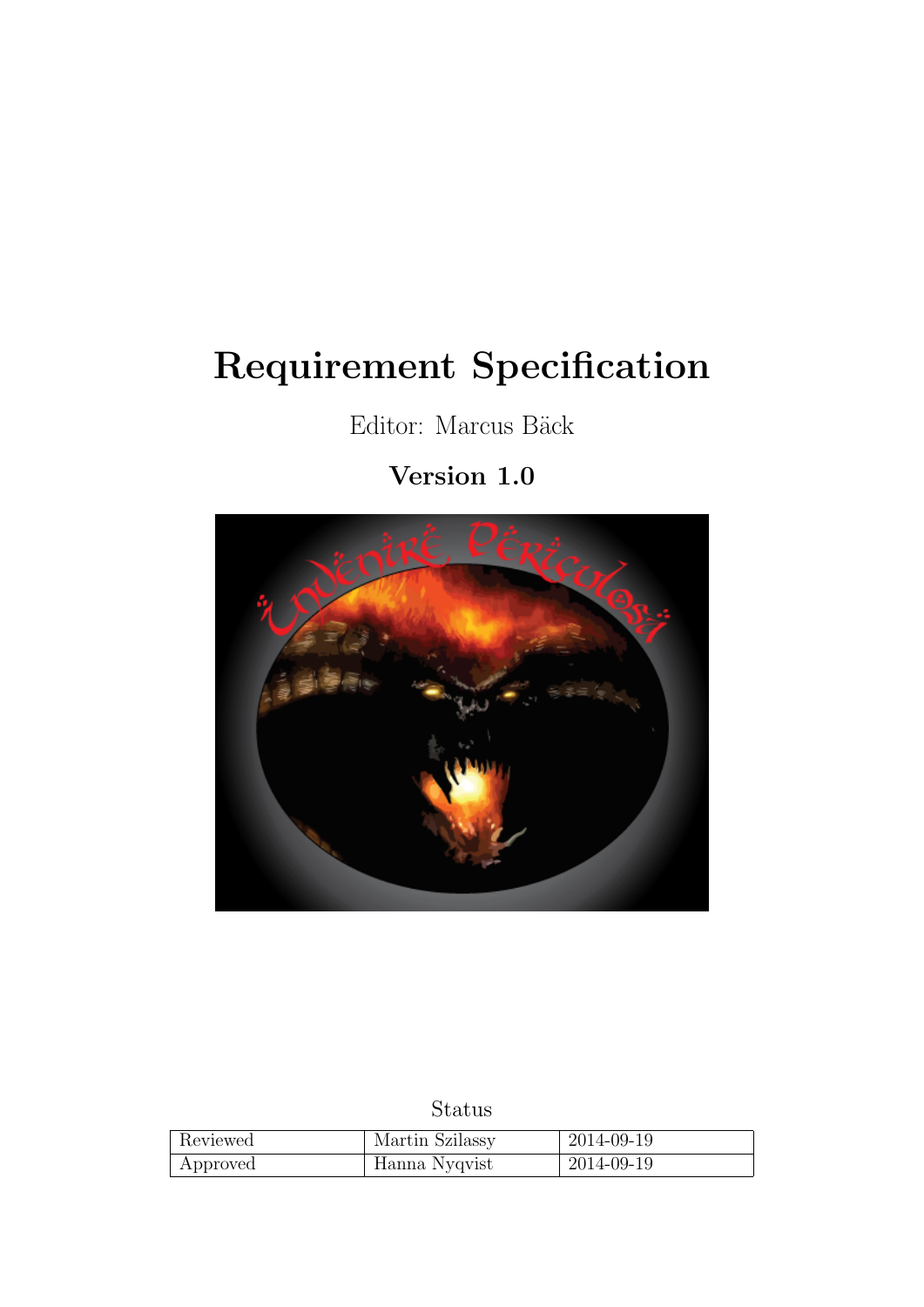

## PROJECT IDENTITY

#### 2014/HT, Invenire Periculosa Linköping University, Dept. of Electrical Engineering (ISY)

| Name                                       | Responsibility        | Phone       | Email                |
|--------------------------------------------|-----------------------|-------------|----------------------|
|                                            |                       |             | (@student.liu.se)    |
| Martin Szilassy(MS)                        | Project manager (PM)  | 070-8840295 | marsz918             |
| Marcus Bäck(MB)                            | Responsible for docu- | 070-6924804 | marba751             |
|                                            | mentation (DOC)       |             |                      |
| Victoria Alsén (VA)                        | Chief of tests        | 073-9409540 | vical <sub>845</sub> |
| Johan Källström (JK)                       | Chief of design       | 073-0718371 | johka <sub>546</sub> |
| Mikael Hammar (MH)                         | Master of SLAM        | 070-2658294 | mikha087             |
| Daniel $\overline{O}$ rn $(D\overline{O})$ | Chief of hardware     | 073-6448910 | $d$ anor $434$       |
| Olof Zetterlund $(OZ)$                     | Chief of information  | 073-7133822 | olozel83             |
| Simon Ollander (SO)                        | Internal advisor      | 073-8322898 | simol515             |

#### Group members

Email list to the whole group: balrog-2014@googlegroups.com Web site: <http://www.isy.liu.se/edu/projekt/tsrt10/2014/bandvagn/>

Customer: SAAB Bofors Dynamics, Linköping Customer contact: Torbjörn Crona, torbjorn.crona@saabgroup.com Course leader: Daniel Axehill, +46 13 284042, daniel@isy.liu.se Client: Hanna Nyqvist, +46 13 281 353, hanna.nyqvist@liu.se Tutor: Martin Lindfors, +46 13 281365, martin.lindfors@liu.se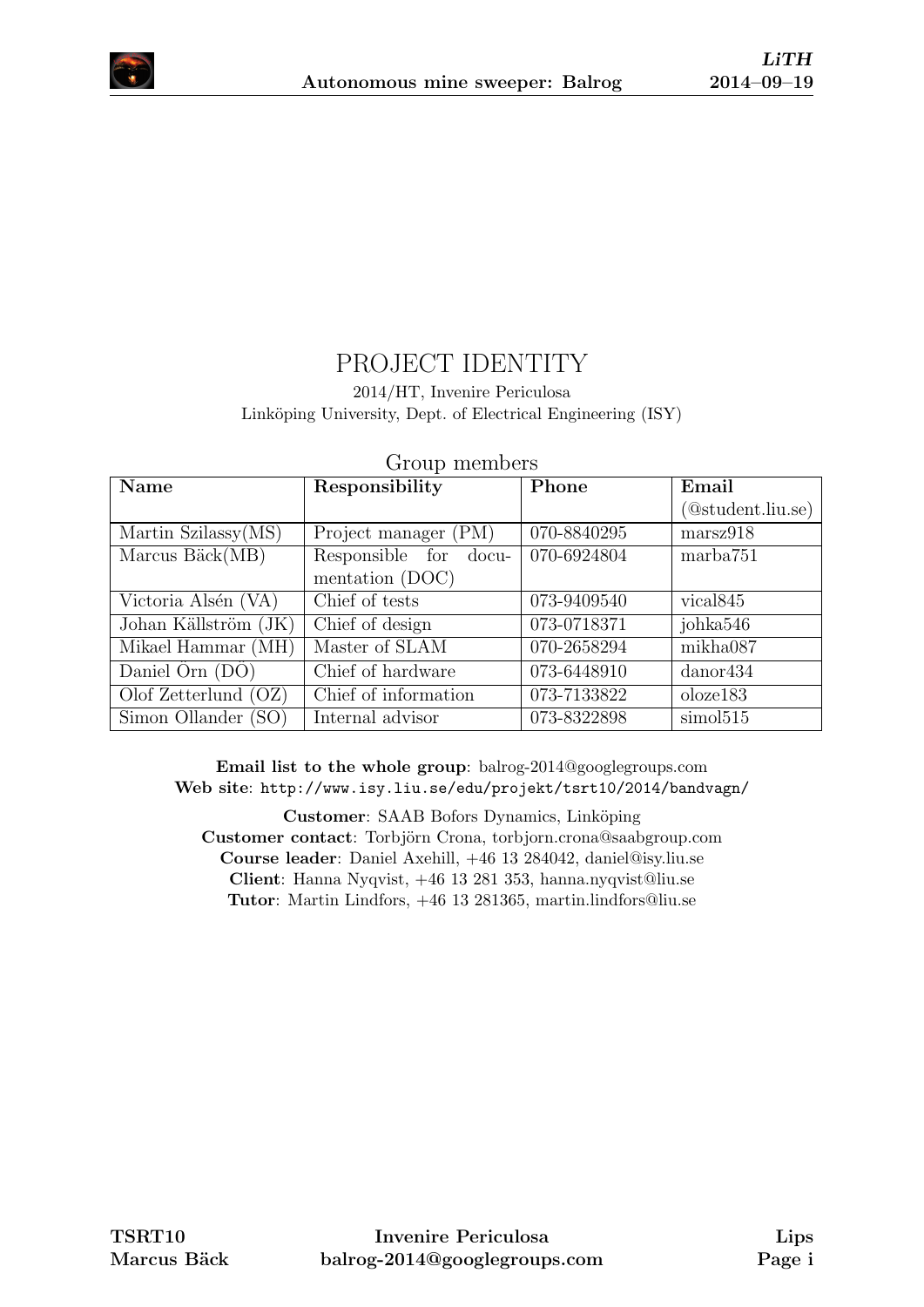

## <span id="page-2-0"></span>**Contents**

|                  |        | Document history                              | iii                     |
|------------------|--------|-----------------------------------------------|-------------------------|
| 1                |        | Introduction                                  | $\mathbf{1}$            |
|                  | 1.1    |                                               | 1                       |
|                  | 1.2    |                                               | $\mathbf{1}$            |
|                  | 1.3    |                                               | $\overline{2}$          |
|                  | 1.4    |                                               | $\overline{2}$          |
|                  | 1.5    |                                               | $\overline{2}$          |
| $\boldsymbol{2}$ |        | Overview of the system                        | 3                       |
|                  | 2.1    |                                               | 3                       |
|                  | 2.2    |                                               | 3                       |
|                  | 2.3    |                                               | 3                       |
|                  | 2.4    |                                               | 3                       |
|                  | 2.5    |                                               | $\overline{4}$          |
| 3                |        | Administration                                | $\overline{4}$          |
| 4                |        | New Hardware                                  | $\overline{\mathbf{4}}$ |
|                  | 4.1    |                                               | $\overline{4}$          |
| $\overline{5}$   |        | Communication                                 | 6                       |
| 6                |        | <b>Navigation and Mapping</b>                 | 6                       |
|                  | 6.1    | Definition and limitations of the search area | 6                       |
|                  |        | 7 Performance                                 | 8                       |
| 8                |        | Stability and robustness                      | 8                       |
| 9                |        | Economy                                       | 8                       |
|                  |        | <b>10 Deliveries</b>                          | 10                      |
|                  |        | 11 Documentation                              | 11                      |
|                  |        |                                               | 11                      |
|                  |        | $11.2$ Video                                  | 11                      |
|                  |        |                                               | 11                      |
|                  |        | 12 Requirements for further development       | 12                      |
|                  | TSRT10 | <b>Invenire Periculosa</b>                    | Lips                    |
|                  |        | Marcus Bäck<br>balrog-2014@googlegroups.com   | Page ii                 |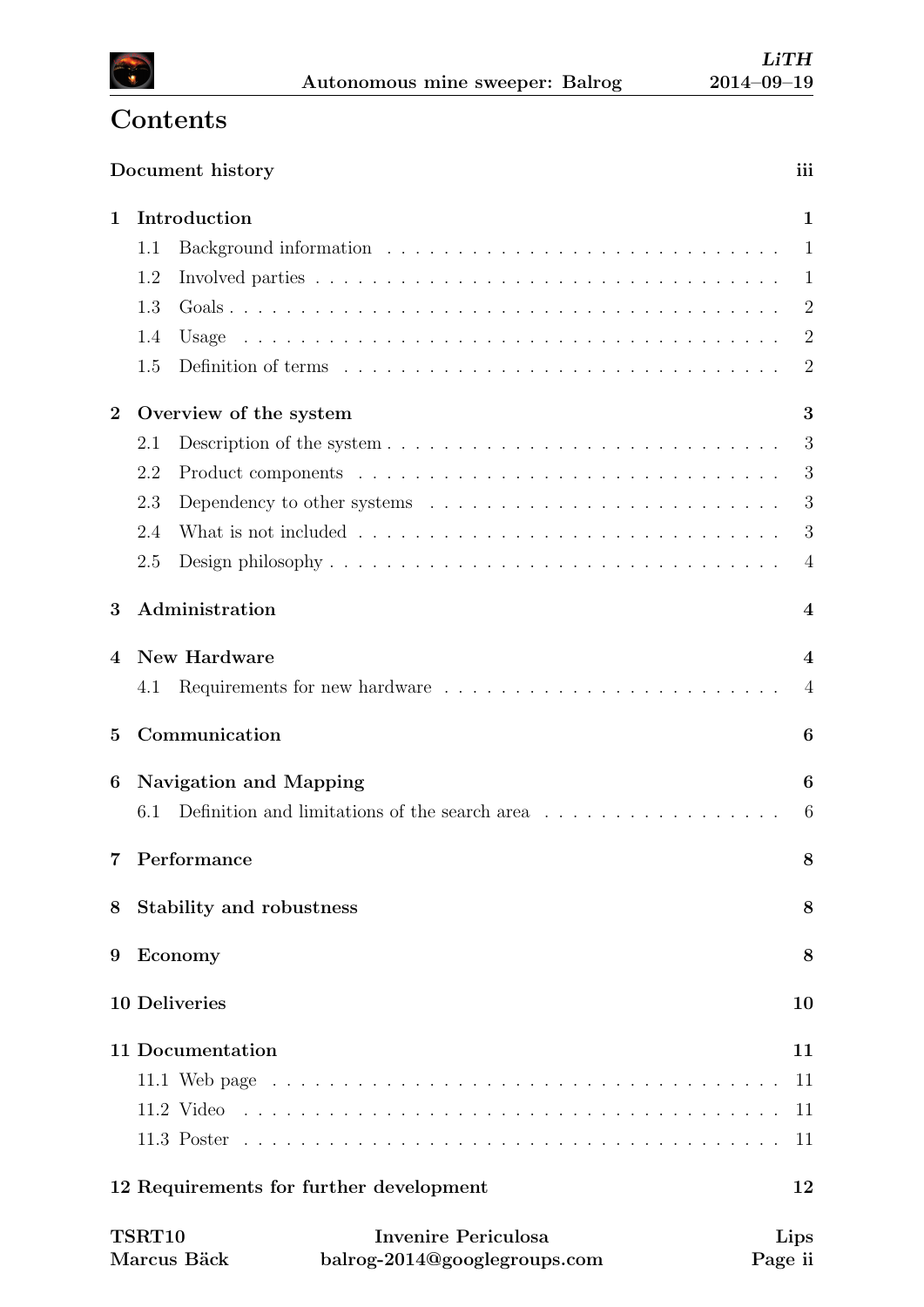

Document history

| $\rm Version$ | Date | Changes                           | Sign | Reviewed |
|---------------|------|-----------------------------------|------|----------|
| 0.1           |      | $2014-09-12$ First draft.         | MB   | MS       |
| 0.2           |      | $2014-09-16$ Comments from client | MВ   | MS       |
| 0.3           |      | $2014-09-16$ Comments from client | MS   | MВ       |
| 1.0           |      | 2014-09-19   V 0.3 approved       | MВ   | MS       |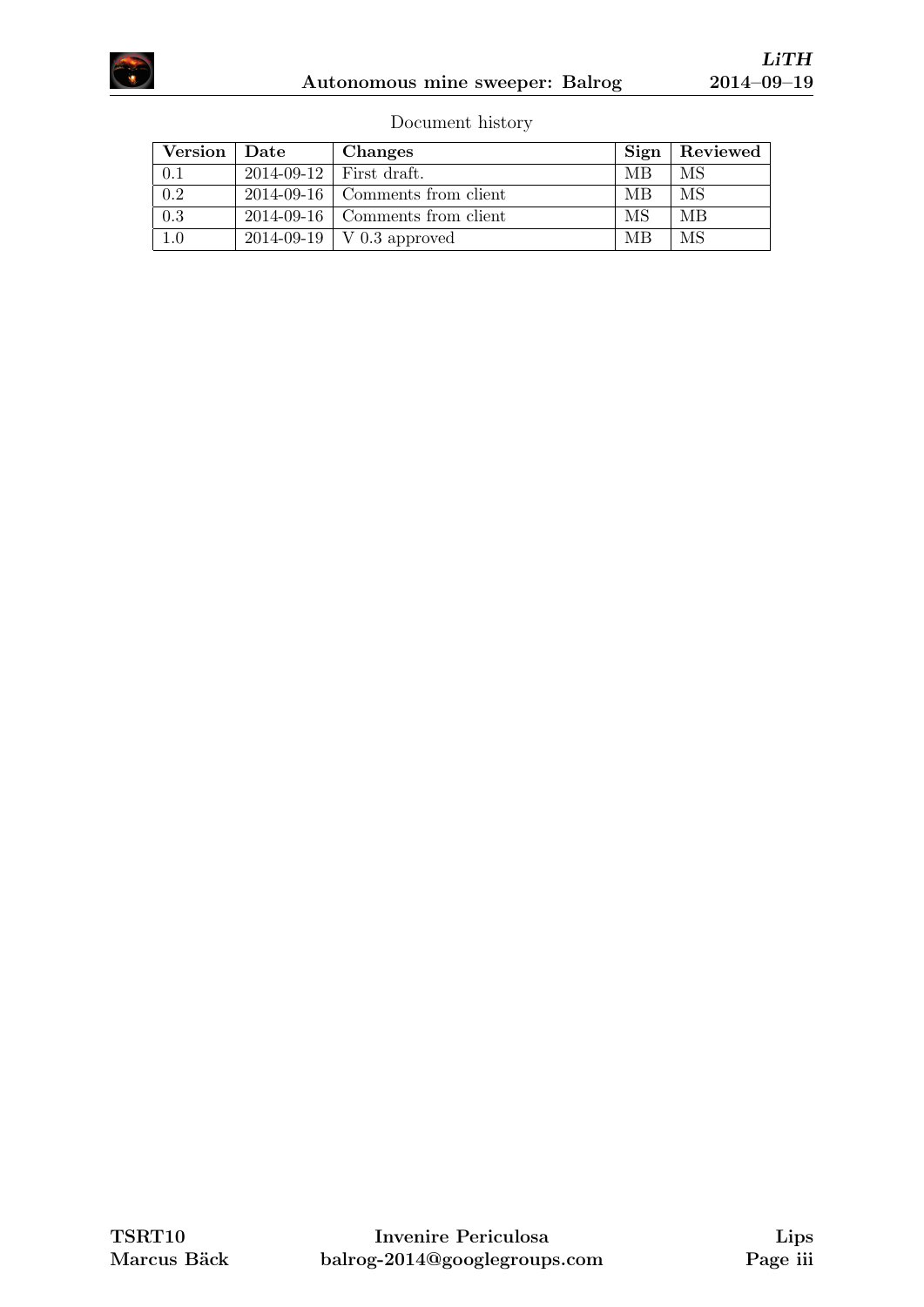

## <span id="page-4-0"></span>1 Introduction

This project is a continuation of the development of an autonomous mine sweeping system. The project idea originates from Saab Bofors Dynamics.

This document contains an overview of the system and subsystems and specific requirements for the system and its subsystems. All of the requirements are listed in tables with a priority level of 1 to 3, where level 1 must be satisfied, level 2 should be satisfied and level 3 should be satisfied if time allows.

All requirements are specified in a table with four columns. The first column (from the left) specifies the requirement number, a serial number throughout the document. The second column indicates whether the requirement is a original requirement or a revised requirement. In the third column a short explanation of the requirement and what feature that must be fulfilled for the requirement to be met. The last column specifies the priority level of the requirement.

The requirement number consist of a value of type  $x, y$ , where  $x$  indicates the chapter number and y is an increasing number in order of appearance.

### <span id="page-4-1"></span>1.1 Background information

Mine sweeping is both a dangerous and tedious process. Traditionally this is done manually by systematically walking around an area equipped with a metal detector. Even if the search is carried out with great accuracy, a 100% clean area can never be guaranteed.

If a machine was used rather than a human being the search would be carried out faster and without the risk of casualties.

Balrog is an already existing protoype of an autonomous mine sweeper which the customer wishes to improve in a number of areas.

### <span id="page-4-2"></span>1.2 Involved parties

The project organization consists of

- The customer contact at SAAB Bofors Dynamics: Torbjörn Crona
- The client at ISY, Linköping University: Hanna Nyqvist
- The adviser at ISY, Linköping University: Martin Lindfors
- The advisers at SAAB Bofors Dynamics: Stefan Thorstenson, Björn Johnsson and Carl Nordheim
- The project manager is Martin Szilassy
- The project group consists of (project manager included) eight students in applied physics and electrical engineering at Linköpings University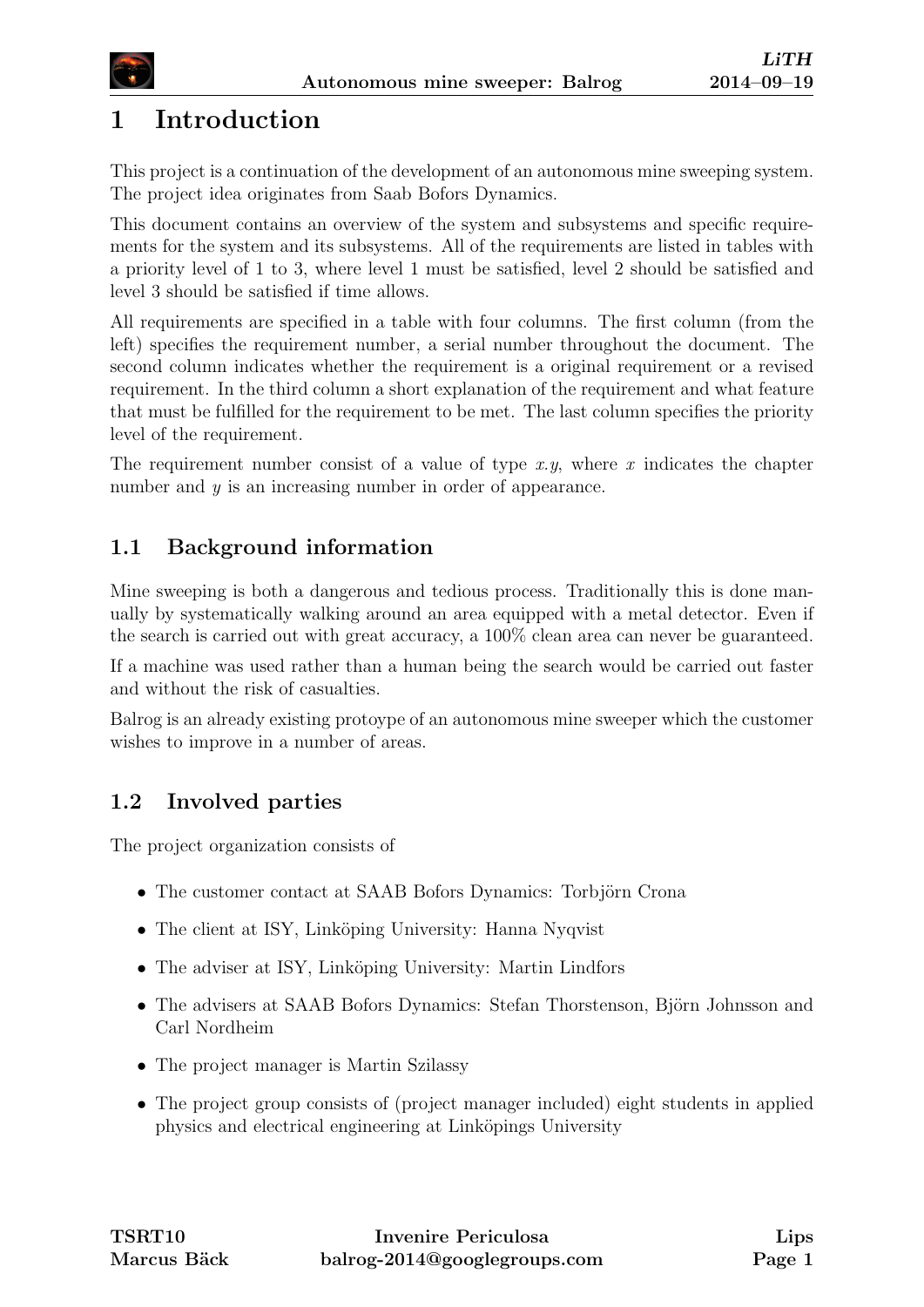

#### <span id="page-5-0"></span>1.3 Goals

- 1. Change the main control unit on the robot to allow for more complex and accurate computations.
- 2. Evaluate the use of a laser scanner and/or stereo camera in addition to the ultra sonic sensors.
- 3. Improve the obstacle detection capabilities by adding new hardware and utilising the more powerful control unit.
- 4. Improve the positioning of mines by adding new hardware and utilising the more powerful control unit.
- 5. Improve the estimation of the robots own position.

### <span id="page-5-1"></span>1.4 Usage

The finished product is to be used as prototype for future SAAB Dynamics autonomous mine sweeper development as well as future projects at Linköping University.

### <span id="page-5-2"></span>1.5 Definition of terms

The following list contains definitions of terms that will be used throughout the document.

- Balrog The autonomous moving vehicle that will carry out the mine sweeping.
- Hand controller A remote Xbox hand controller used to control the robot manually.
- Mine A hidden object with huge destructive power. In this project the mines are represented by magnets, with a sufficently large magnetic field to be detected and classified as a mines using the algorithms from previous year.
- *Obstacle* Any kind of item (man made or not) that the robot is unable to travel through.
- Main control unit The main computer on the robot.
- Base station The computer containing a GUI from which the robot receives orders and to which it sends mapping information.
- Search area The area where the system searches for mines. Defined in section [6.1.](#page-9-2)
- *Operator* The person or persons operating Balrog.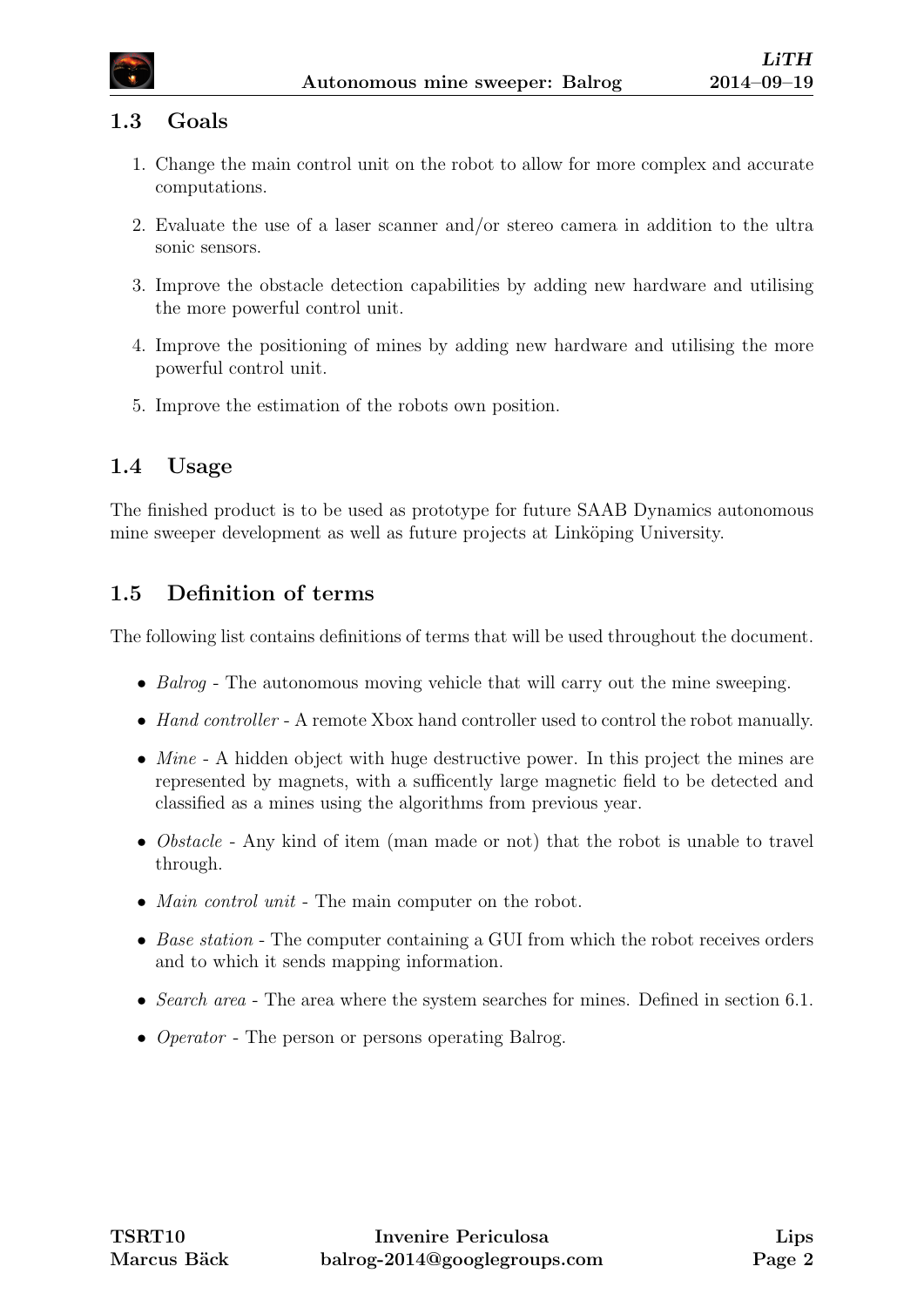

## <span id="page-6-0"></span>2 Overview of the system

In this section a rough description of the system is given.

#### <span id="page-6-1"></span>2.1 Description of the system

The entire system consist of Balrog with its main control unit, the hand controller and a base station. The hand controller is used for manual operations and to send simple commands while the base station is used for the autonomous driving and mapping.

### <span id="page-6-2"></span>2.2 Product components

- Balrog
	- Laser scanner
	- Stereo camera
	- Ultrasonic sensors
	- Inertial measurement unit (IMU)
	- Odometers
	- Magnetometer
	- WiFi communications
- Hand controller
- Base station
	- Computer
	- WiFi communications

### <span id="page-6-3"></span>2.3 Dependency to other systems

Balrog must have GPS-coverage at the starting point in order to enable absolute positioning of the map.

### <span id="page-6-4"></span>2.4 What is not included

The following listed things will not be regarded during the development of the system:

- Moving obstacles are not to be considered
- The size of the searchable area must be chosen so consideration of the battery life of Balrog can be neglected
- Mines or obstacles placed outside of the given area are not considered in the mine search

| <b>TSRT10</b> | Invenire Periculosa          | Lips   |
|---------------|------------------------------|--------|
| Marcus Bäck   | balrog-2014@googlegroups.com | Page 3 |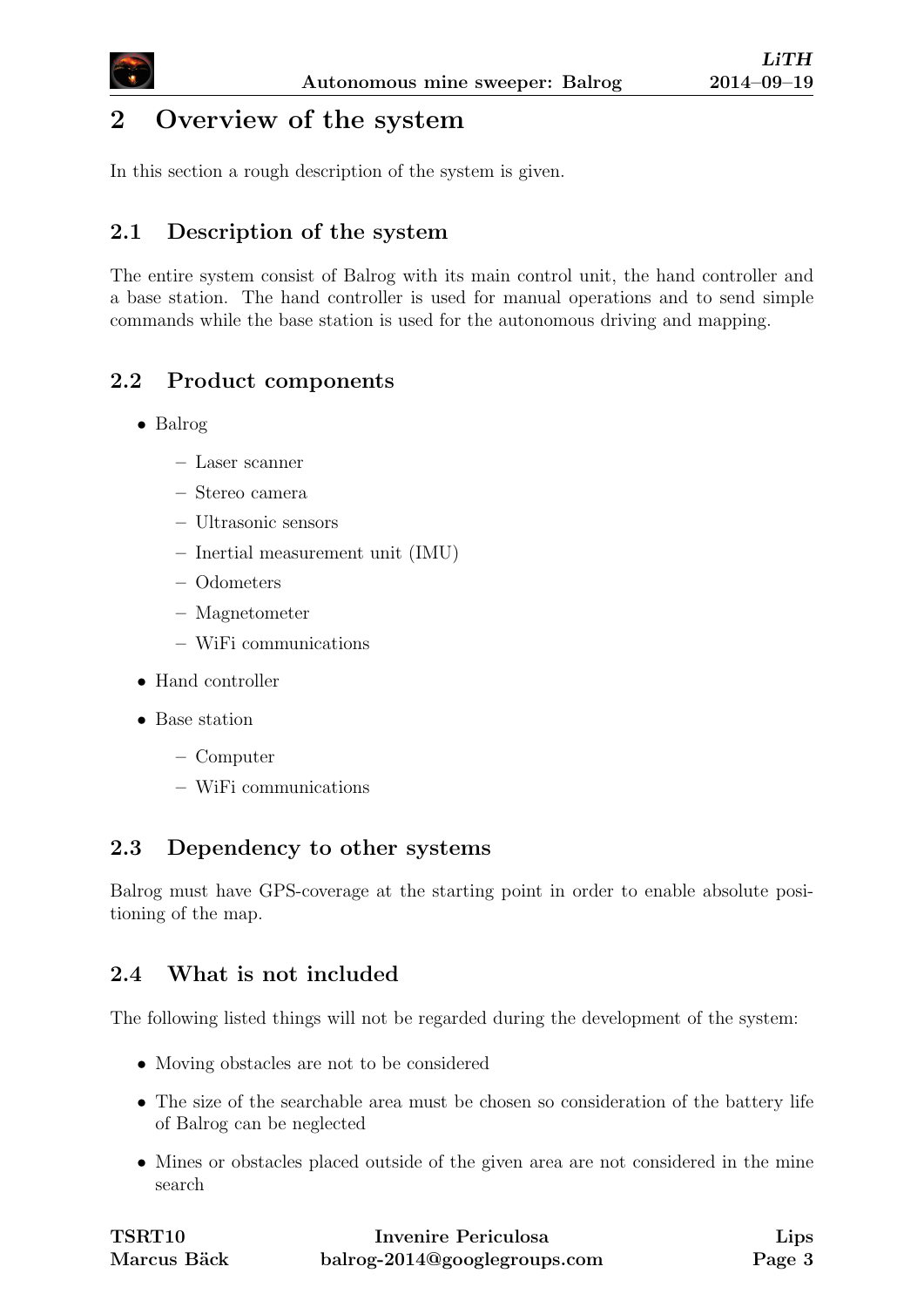

- If only the super sonic sensors are used for obstacle detection, the obstacle sides must be parallel or perpendicular to the initial direction of Balrog
- The case when the communication between the base station, Balrog and the handcontroller is not wokring will not be considered

### <span id="page-7-0"></span>2.5 Design philosophy

The system is to be considered as support for future project and shall be developed with that in mind. The code shall be very well commented so that it can be reused in future project, and the algorithms shall be as general as possible. Likewise this project is using last years project as foundation and as much code and design from previous years as possible shall be reused.

## <span id="page-7-1"></span>3 Administration

Tha administration chapter covers the requirements for the administration in the project.

| Requirement | <b>Type</b> | Description                            | Priority |
|-------------|-------------|----------------------------------------|----------|
| 3.1         | Original    | The project group shall have weekly    |          |
|             |             | meetings                               |          |
| 3.2         | Original    | The tutor should be invited, by the    |          |
|             |             | project leader, to all weekly meetings |          |
| 3.3         | Original    | The project leader shall have weekly   |          |
|             |             | meetings with the client               |          |
| 3.4         | Original    | All group meetings shall be added to   |          |
|             |             | the common calendar                    |          |
| 3.5         | Original    | The project work shall follow the LIPS |          |
|             |             | model                                  |          |

## <span id="page-7-2"></span>4 New Hardware

The main control unit will be replaced by a new computer allowing more complex and accurate computations. In addition to this a laser sensor and/or a stereo camera will be added in order to enhance the map resolution and obstacle detection accuracy.

### <span id="page-7-3"></span>4.1 Requirements for new hardware

| Requirement   Type | Description                                    | Priority |
|--------------------|------------------------------------------------|----------|
|                    | Original The new control unit shall be able to |          |
|                    | make use of the super sonic sensors for        |          |
|                    | navigation                                     |          |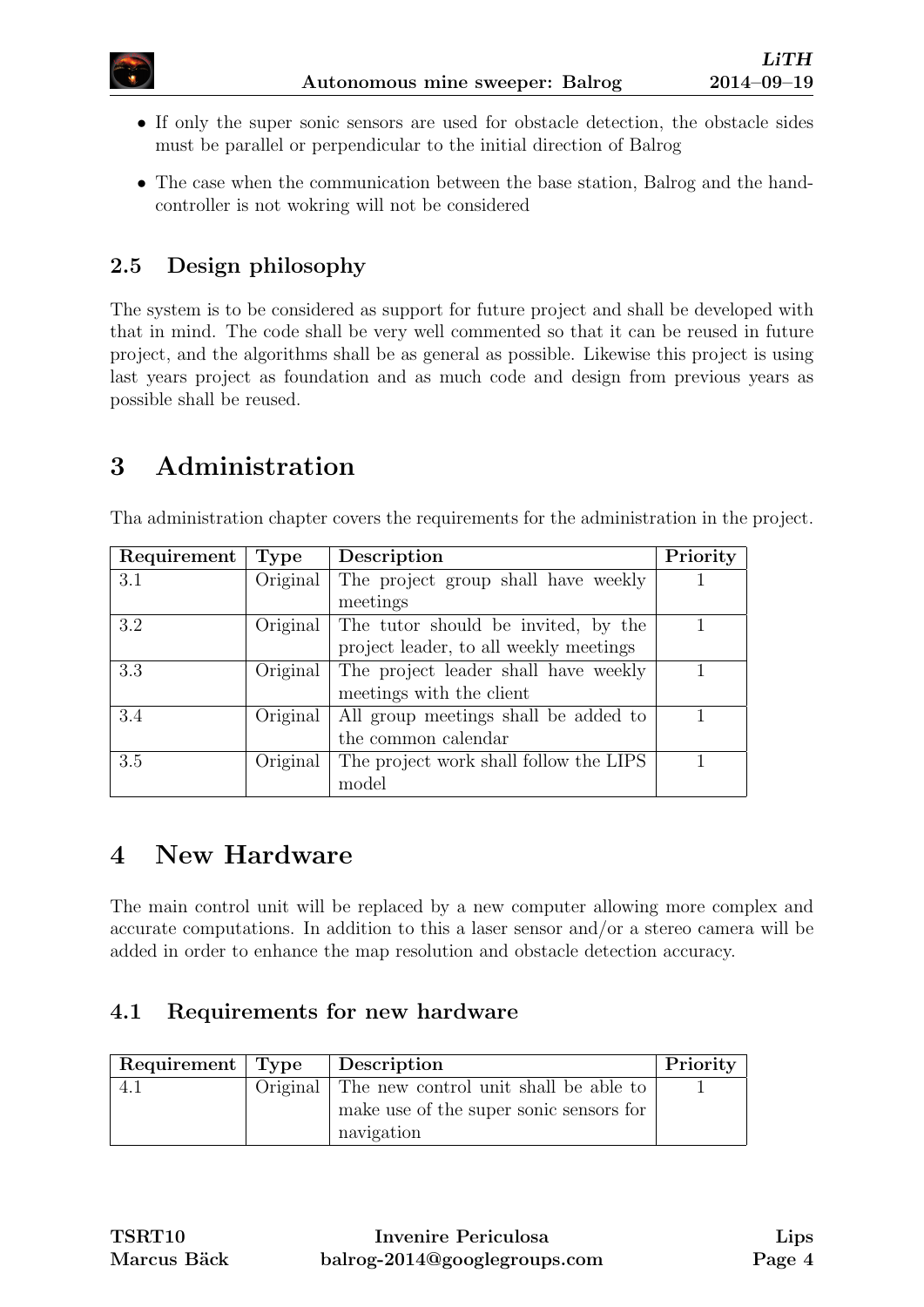

| 4.2  | Original | The new control unit shall be able to re-<br>ceive control signals from the hand con-<br>troller and execute accordingly, when in<br>manual mode                        | 1              |
|------|----------|-------------------------------------------------------------------------------------------------------------------------------------------------------------------------|----------------|
| 4.3  | Original | The new control unit shall be able to re-<br>ceive, process and forward signals from<br>the odometer ARM processor                                                      | $\mathbf{1}$   |
| 4.4  | Original | The new control unit shall be able to<br>send and receive information through<br>the wireless network connection                                                        | $\mathbf{1}$   |
| 4.5  | Original | The new control unit shall present in-<br>formation according to the current user<br>interface                                                                          | $\mathbf{1}$   |
| 4.6  | Original | The new laser sensor shall be integrated<br>into the system                                                                                                             | 1              |
| 4.7  | Original | The performance of the laser sensor<br>shall be evaluated and documented<br>(light setting, range, sampling frequen-<br>cies)                                           | $\mathbf{1}$   |
| 4.8  | Original | Distance information shall be possible<br>to acquire from the laser sensor                                                                                              | $\mathbf{1}$   |
| 4.9  | Original | The stereo camera shall be integrated<br>in to the system                                                                                                               | 3              |
| 4.10 | Original | The performance of the stereo cam-<br>era shall be evaluated and documented<br>(light setting, range, sampling frequen-<br>cies)                                        | 3              |
| 4.11 | Original | Distance information shall be possible<br>to acquire from the stereo camera                                                                                             | 3              |
| 4.12 | Original | Different operating system options for<br>Balrog's new control unit shall be eval-<br>uated                                                                             | $\overline{2}$ |
| 4.13 | Original | The base station shall be able to com-<br>municate with at least the same com-<br>mand set as the current one after the<br>installation of the new main control<br>unit | $\mathbf{1}$   |
| 4.14 | Original | After the installation of the new main<br>control unit, the hand controller shall<br>be able to be used as before                                                       | $\mathbf{1}$   |
| 4.15 | Original | Balrog shall be equipped with a loud<br>speaker for increased feedback to the<br>operator                                                                               | 3              |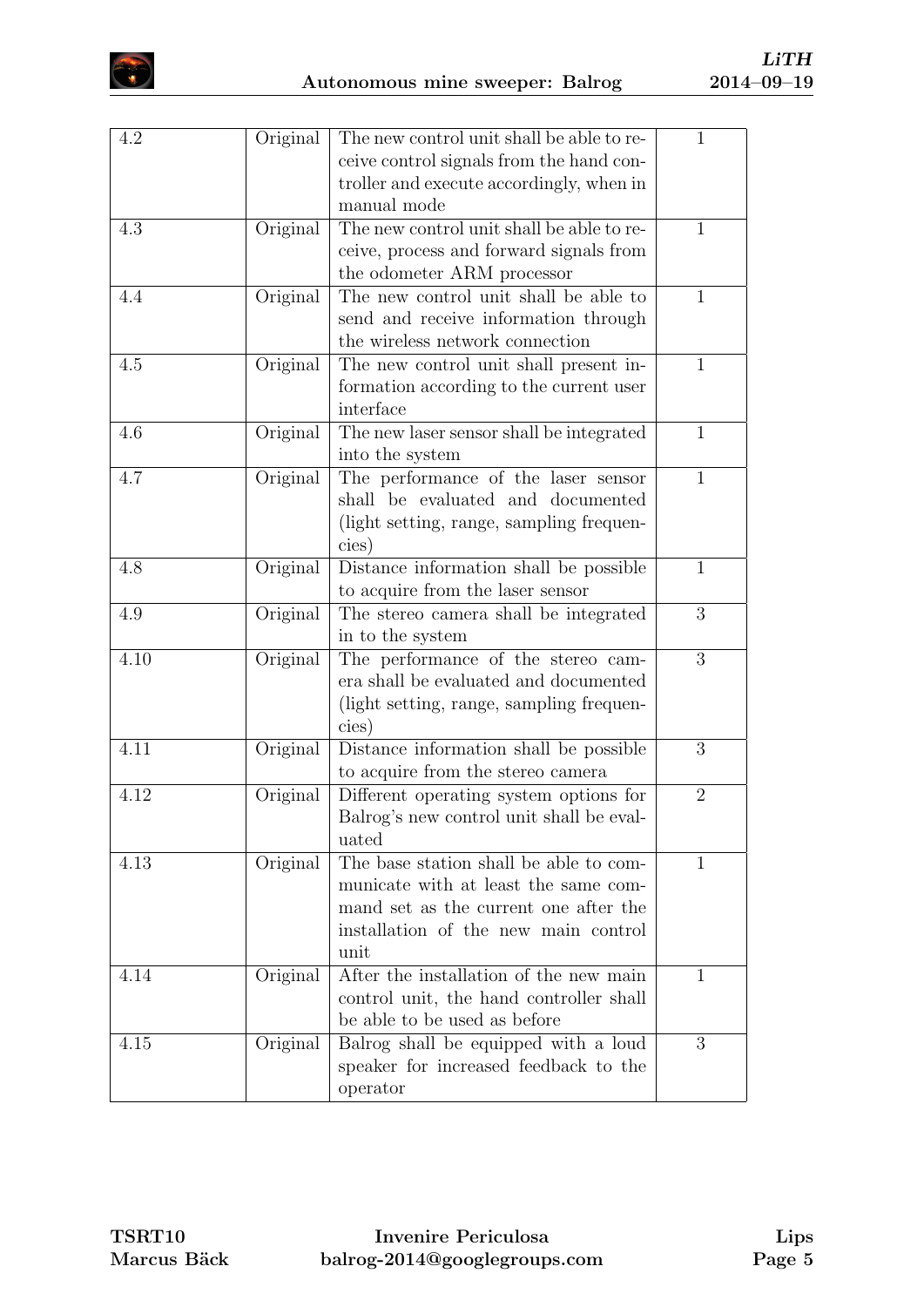

## <span id="page-9-0"></span>5 Communication

| Requirement | <b>Type</b> | Description                              | Priority                    |
|-------------|-------------|------------------------------------------|-----------------------------|
| 5.1         | Original    | The robot shall communicate with the     |                             |
|             |             | user through the base station            |                             |
| 5.2         | Original    | Balrog shall at all times be able to be  |                             |
|             |             | turned off by an emergency switch (lo-   |                             |
|             |             | cated at the base station)               |                             |
| 5.3         | Original    | Debug data (containing control signals)  | $\mathcal{D}_{\mathcal{L}}$ |
|             |             | and received commands) shall be sent     |                             |
|             |             | over the data link and be accessible us- |                             |
|             |             | ing the software running on the base     |                             |
|             |             | station                                  |                             |
| 5.4         | Original    | Sensor data for debugging shall be sent  | 3                           |
|             |             | over the data link and be accessible us- |                             |
|             |             | ing the software running on the base     |                             |
|             |             | station                                  |                             |

## <span id="page-9-1"></span>6 Navigation and Mapping

The system will be able to search a predefined area, draw a map of it and detect mines in said area.

### <span id="page-9-2"></span>6.1 Definition and limitations of the search area

The search area is the region of which the system draws a map and searches for mines in. The ground under Balrog must be of a kind so the robot can move around freely. The ground must be solid and smooth enough for the robot to operate. The area must not contain any steep cliffs higher than 10 cm or any slopes above  $10^{\circ}$ .

Surfaces of the obstacles in the area must be solid. Non-solid obstacles, such as high grass or water, is not permitted inside the search area.

The obstacles and mines detected in the area will be put on a map with a certain resolution. Mines smaller than the resolution will be detected. The obstacles must be at least 40 cm high.

In order for a region to be searchable it must be inside the search area and the minimum distance between two obstacles must be at least 1 meter. Area inside an obstacle is not searchable.

| Requirement   Type |          | Description                           | Priority |
|--------------------|----------|---------------------------------------|----------|
|                    |          | The resolution of the map shall be at |          |
|                    |          | least                                 |          |
| 6.1                | Original | $\ldots$ 20 cm                        |          |
| 6.2                | Original | $\ldots$ 10 cm                        |          |
| $\overline{6.3}$   | Original | $\ldots$ 5 cm                         |          |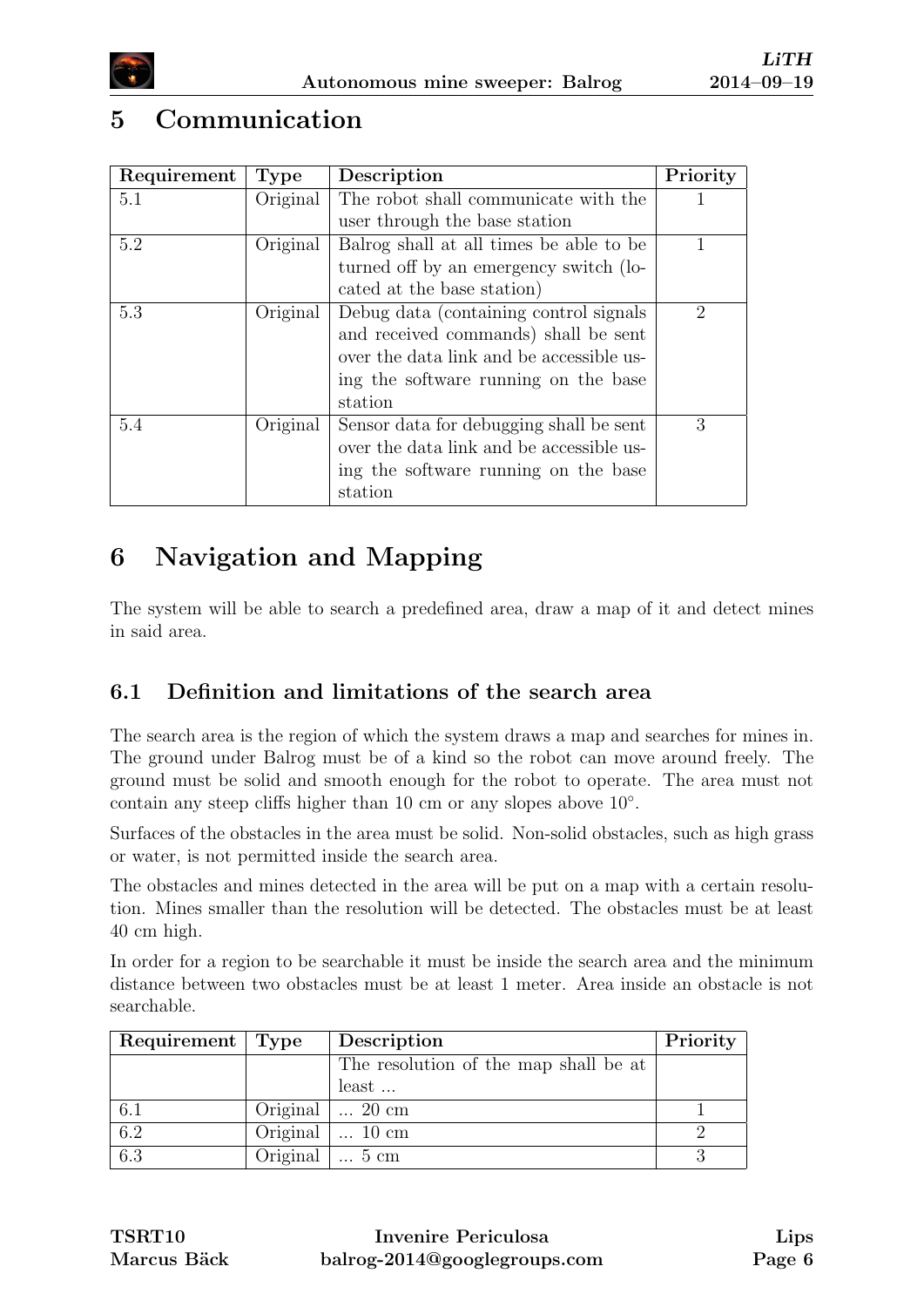

|          |          | The system shall be able to detect ob-     |                |
|----------|----------|--------------------------------------------|----------------|
|          |          | stacles of any shape with a minimum        |                |
|          |          | diameter, in all directions parallel to    |                |
|          |          | the ground, of                             |                |
| 6.4      | Original | $\ldots$ 20 cm                             | $\mathbf{1}$   |
| 6.5      | Original | $\ldots$ 10 cm                             | $\overline{2}$ |
| 6.6      | Original | $\ldots 5$ cm                              | 3              |
| 6.7      | Original | The system shall be able to draw a 2D      | $\mathbf{1}$   |
|          |          | map of the searched area with a mini-      |                |
|          |          | mum resolution specified in 6.1            |                |
| 6.8      | Original | The system shall be able to draw a 3D      | 3              |
|          |          | map of the searched area with a mini-      |                |
|          |          | $\,$ mum resolution specified in $6.1$     |                |
| 6.9      | Original | The system shall be able to automat-       | $\mathbf{1}$   |
|          |          | ically plan and adapt a route for a        |                |
|          |          | search area                                |                |
|          |          | During a 5 minute search, the system       |                |
|          |          | shall estimate its position relative to    |                |
|          |          | the starting point with a $95\%$ confi-    |                |
|          |          | dence interval that is                     |                |
| 6.10     | Original | less than 2 meters                         | $\mathbf{1}$   |
| 6.11     | Original | $\ldots$ less than 1.5 meters              | $\overline{2}$ |
| 6.12     | Original | $\overline{\ldots}$ less than 1 meter      | 3              |
| 6.13     | Original | The system shall be able to determine      | $\overline{2}$ |
|          |          | its current heading relative to its start- |                |
|          |          | ing position, with an accuracy of 10 de-   |                |
|          |          | grees                                      |                |
| 6.14     | Original | The system shall make use of the laser     | $\mathbf{1}$   |
|          |          | sensor to improve the navigation and       |                |
|          |          | mapping                                    |                |
| $6.15\,$ | Original | The system shall make use of the stereo    | $\mathfrak 3$  |
|          |          | camera to improve the navigation and       |                |
|          |          | mapping                                    |                |
| 6.16     | Original | The system shall be able to perform lo-    | $\mathbf{1}$   |
|          |          | calization and mapping in real time        |                |
|          |          | The system shall search and map the        |                |
|          |          | whole searchable area in                   |                |
| 6.17     | Original | $\ldots$ 80% of the runs                   | $\mathbf{1}$   |
| 6.18     | Original | $\ldots$ 90% of the runs                   | $\overline{2}$ |
| 6.19     | Original | $\ldots$ 99% of the runs                   | $\overline{3}$ |
| 6.20     | Original | The system shall be able to detect         | $\overline{1}$ |
|          |          | mines at visitable positions               |                |
| 6.21     | Original | Algorithms for positioning using the       | $\mathbf{1}$   |
|          |          | laser sensor measurements fusioned         |                |
|          |          | with other sensor measurements shall       |                |
|          |          | be developed                               |                |
|          |          |                                            |                |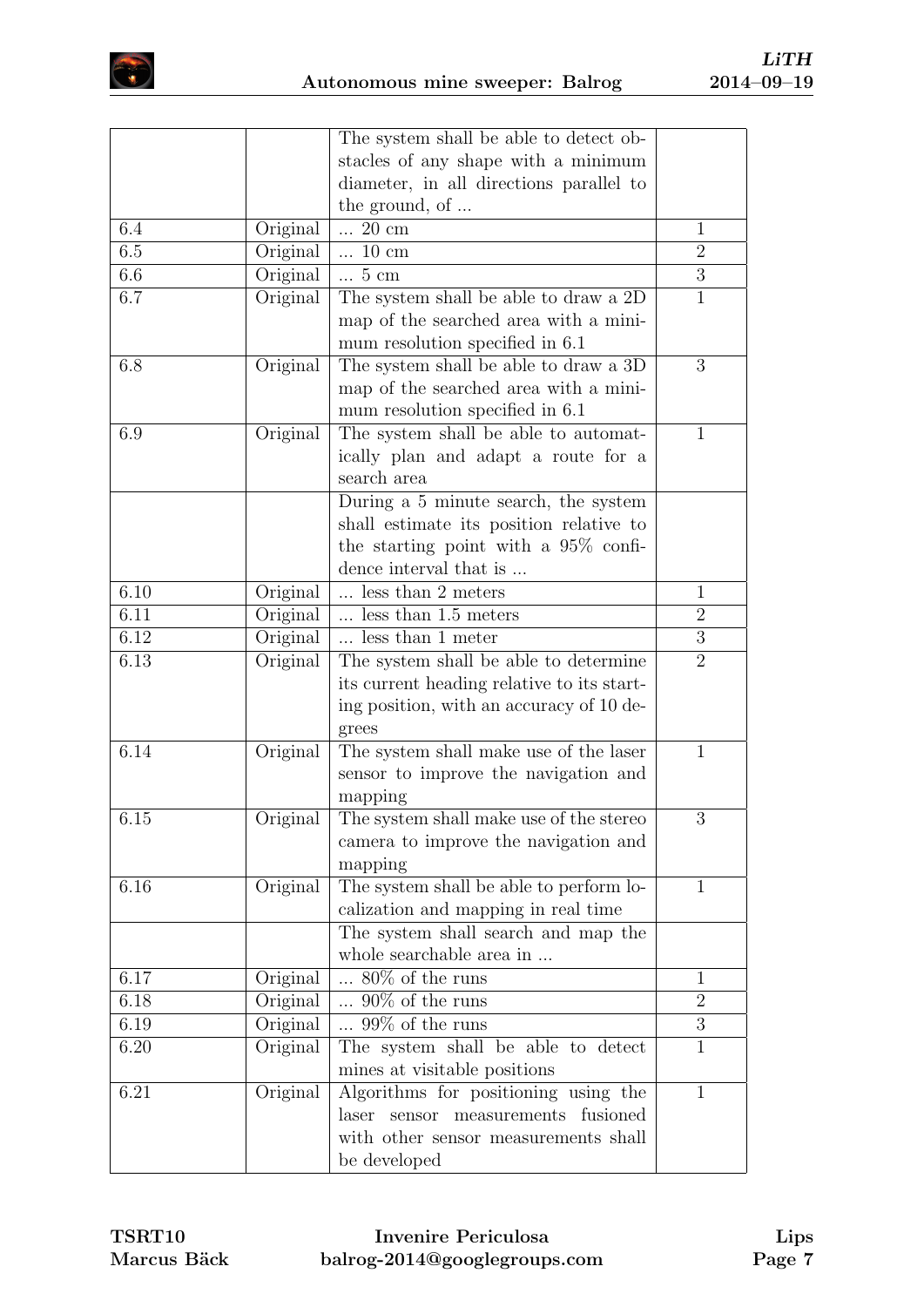

| 6.22 | Original   Algorithms for obstacle detection using |  |
|------|----------------------------------------------------|--|
|      | the laser sensor shall be developed                |  |
| 6.23 | Original The robot shall be able navigate and      |  |
|      | create a map without the laser sensor              |  |
|      | in case it fails                                   |  |

## <span id="page-11-0"></span>7 Performance

| Requirement | Type     | Description                            | Priority       |
|-------------|----------|----------------------------------------|----------------|
|             |          | The 95% confidence interval for mine   |                |
|             |          | positions relative to Balrog's current |                |
|             |          | estimated position shall be            |                |
| 7.1         | Original | $\ldots$ less than 2m                  | 1              |
| 7.2         | Original | $\ldots$ less than 1m.                 | $\overline{2}$ |
| 7.3         | Original | $\ldots$ less than $0.5m$              | 3              |
| 7.4         | Original | The sound "Fly you fools!" is to be    | 3              |
|             |          | played from the main control unit when |                |
|             |          | a mine is detected                     |                |
| 7.5         | Original | The sound "Fly you fools!" is to be    | 3              |
|             |          | played from Balrog when a mine is de-  |                |
|             |          | tected                                 |                |

## <span id="page-11-1"></span>8 Stability and robustness

| Requirement | <b>Type</b> | Description                                 | Priority       |
|-------------|-------------|---------------------------------------------|----------------|
|             |             | Balrog shalbe be able to detected more      |                |
|             |             | than                                        |                |
| 8.1         | Original    | $\ldots$ 70% of the mines in the searchable |                |
|             |             | area                                        |                |
| 8.2         | Original    | $\ldots$ 80% of the mines in the searchable | 2              |
|             |             | area                                        |                |
| 8.2         | Original    | $\ldots$ 90% of the mines in the searchable | 3              |
|             |             | area                                        |                |
|             |             | In a five minute run, Balrog shall find     |                |
|             |             | less than                                   |                |
| 8.3         | Original    | 5 false mines                               |                |
| 8.4         | Original    | 3 false mines                               | $\overline{2}$ |
| 8.5         | Original    | 1 false mine                                | 3              |

## <span id="page-11-2"></span>9 Economy

| scription<br>.<br>--- | Requirement | <b>Type</b> |  |  |
|-----------------------|-------------|-------------|--|--|
|-----------------------|-------------|-------------|--|--|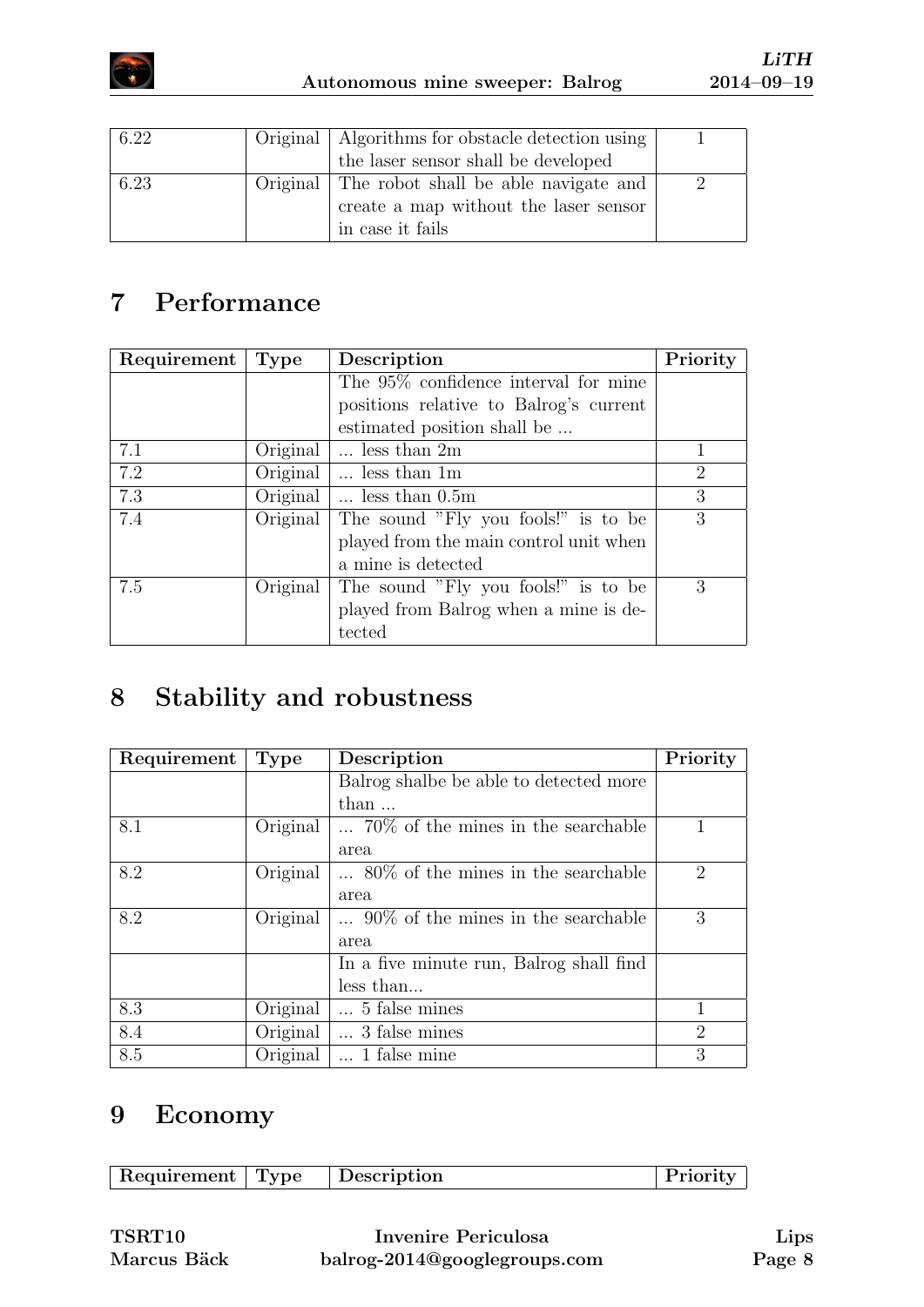

| 9.1 | Original   Each member of the group shall work  <br>240 hours $\pm 10\%$ with the project |  |
|-----|-------------------------------------------------------------------------------------------|--|
| 92  | Original   All extra purchases due to needs in the                                        |  |
|     | project shall be approved and payed by<br>the customer or the client at ISY               |  |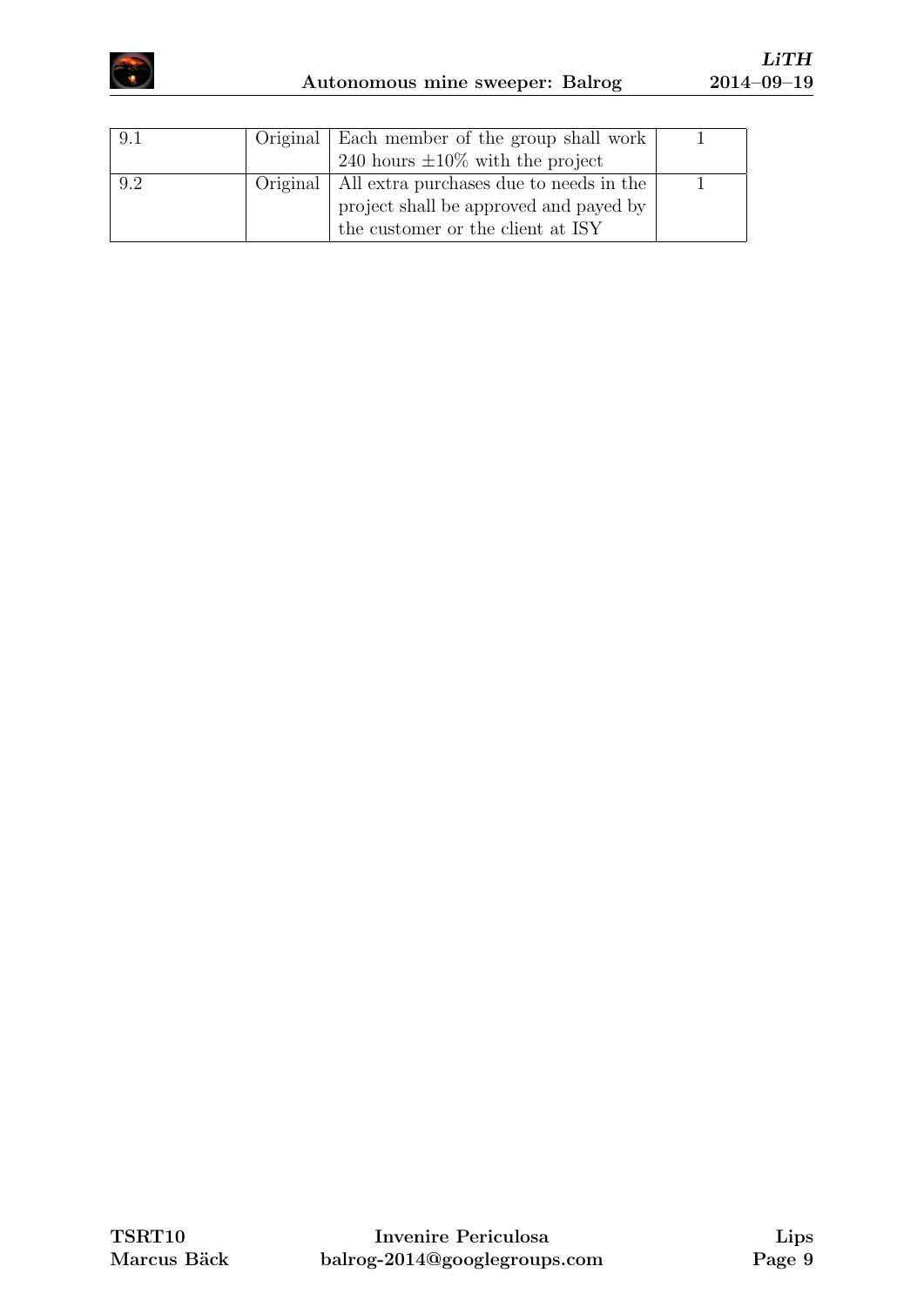

## <span id="page-13-0"></span>10 Deliveries

| Requirement | Type     | Description                              | Priority       |
|-------------|----------|------------------------------------------|----------------|
| 10.1        | Original | A requirement specification shall be ap- | 1              |
|             |          | proved by the client no later than 2014- |                |
|             |          | 09-19                                    |                |
| 10.2        | Original | A system draft shall be approved by the  | $\mathbf{1}$   |
|             |          | client no later than 2014-09-19          |                |
| 10.3        | Original | A project plan shall be approved by the  | $\mathbf{1}$   |
|             |          | client no later than 2014-09-19          |                |
| 10.4        | Original | A time plan (included in the project     | $\mathbf{1}$   |
|             |          | plan) shall be approved by the client    |                |
|             |          | no later than $2014-09-19$               |                |
| 10.5        | Original | A test plan shall be approved by the     | $\mathbf{1}$   |
|             |          | client no later than $2014-10-13$        |                |
| 10.6        | Original | A design specification shall be ap-      | $\mathbf{1}$   |
|             |          | proved by the client by 2014-10-13       |                |
| 10.7        | Original | A test protocol shall be approved by     | $\mathbf{1}$   |
|             |          | the client no later than 2014-11-28      |                |
| 10.8        | Original | A user manual shall be approved by the   | $\mathbf{1}$   |
|             |          | client no later than 2014-11-28          |                |
| 10.9        | Original | The final product shall be delivered to  | $\mathbf{1}$   |
|             |          | the customer no later than 2014-12-01    |                |
| 10.10       | Original | A technical report shall be approved by  | $\overline{1}$ |
|             |          | the client no later than 2014-12-12      |                |
| 10.11       | Original | A project reflection document shall be   | $\mathbf{1}$   |
|             |          | approved by the client no later than     |                |
|             |          | 2014-12-12                               |                |
| 10.12       | Original | A short status report shall be delivered | $\mathbf{1}$   |
|             |          | to the client on a weekly basis          |                |
| 10.13       | Original | A time report shall be delivered to the  | $\mathbf{1}$   |
|             |          | client on a weekly basis                 |                |
| 10.14       | Original | The project group shall attend the       | $\mathbf{1}$   |
|             |          | project conference (preliminary date     |                |
|             |          | $2014 - 12 - 15$                         |                |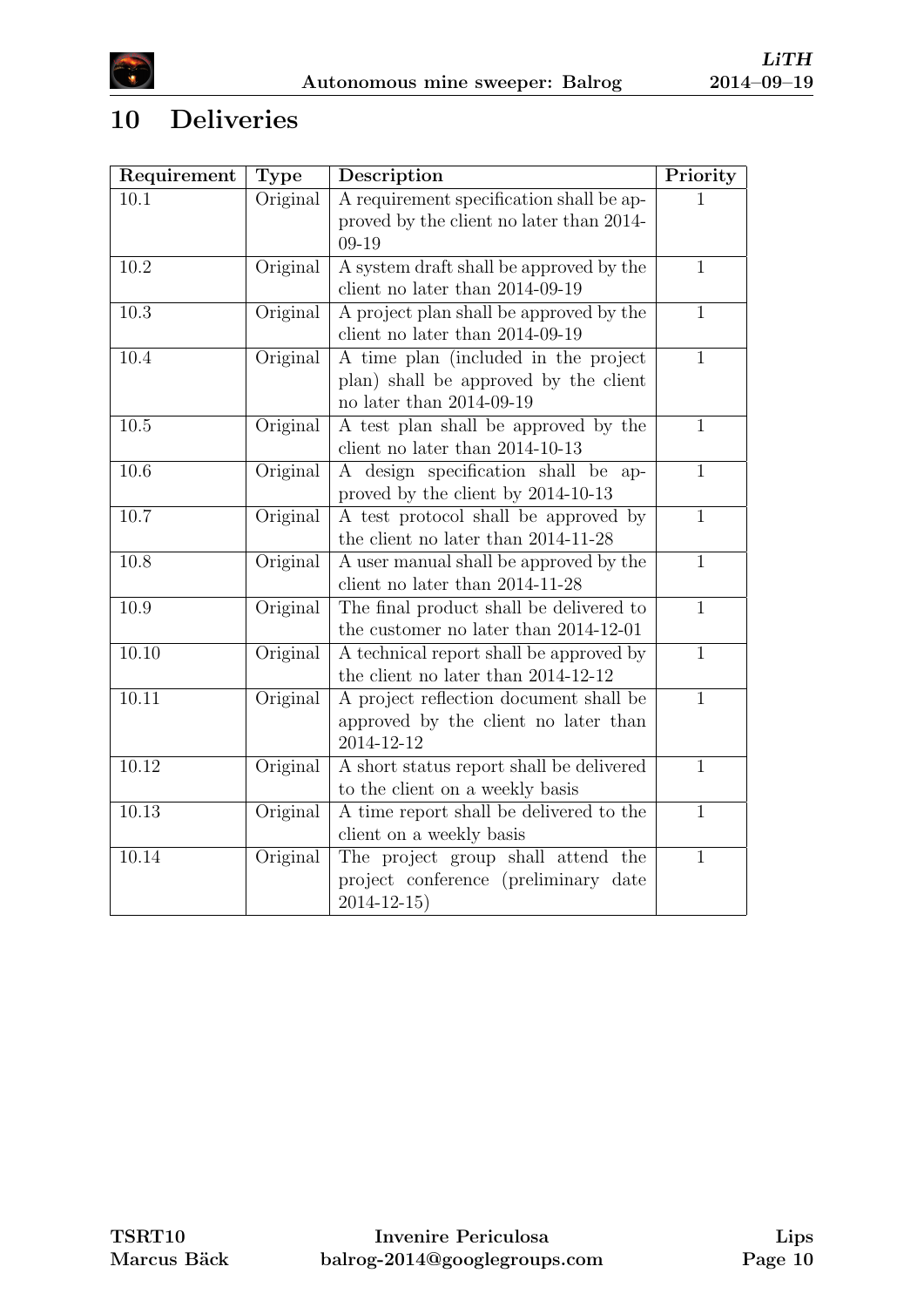

## <span id="page-14-0"></span>11 Documentation

| Requirement | Type     | Description                                        | Priority |
|-------------|----------|----------------------------------------------------|----------|
| 11.1        | Original | Written language in all documents                  |          |
|             |          | must be English                                    |          |
| 11.2        | Original | The documents produced for the client              |          |
|             |          | and customer must be written in L <sup>AT</sup> FX |          |
| 11.3        | Original | Each official meeting must result in a             |          |
|             |          | meeting minute                                     |          |
| 11.4        | Original | All produced plots and graphs shall be             |          |
|             |          | vectorized if possible                             |          |

### <span id="page-14-1"></span>11.1 Web page

| Requirement | Type     | Description                             | Priority |
|-------------|----------|-----------------------------------------|----------|
| 11.5        | Original | The project must have a web page        |          |
|             |          | demonstrating the progress of the       |          |
|             |          | project                                 |          |
| 11.6        | Original | The web page shall be up and running    |          |
|             |          | with information about the project par- |          |
|             |          | ticipants no later than 2014-09-29      |          |
| 11.7        | Original | The web page shall be updated at least  |          |
|             |          | every second week, starting no later    |          |
|             |          | than 2014-09-29                         |          |

### <span id="page-14-2"></span>11.2 Video

| Requirement | $\Gamma$ Type | Description                                      | Priority |
|-------------|---------------|--------------------------------------------------|----------|
| 11.8        | Original      | A video, presenting and demonstrat-              |          |
|             |               | ing the system, shall be posted on               |          |
|             |               | youtube.com no later than 2014-12-12             |          |
| 11.9        |               | Original   The video shall be considered awesome |          |
|             |               | by the client, customer and advisers             |          |
|             |               | (especially by Stefan Thorstenson)               |          |

#### <span id="page-14-3"></span>11.3 Poster

| Requirement   Type | <b>Description</b>                                 | Priority |
|--------------------|----------------------------------------------------|----------|
| 11.10              | Original   A poster, describing the project, shall |          |
|                    | be produced no later than 2014-12-12               |          |